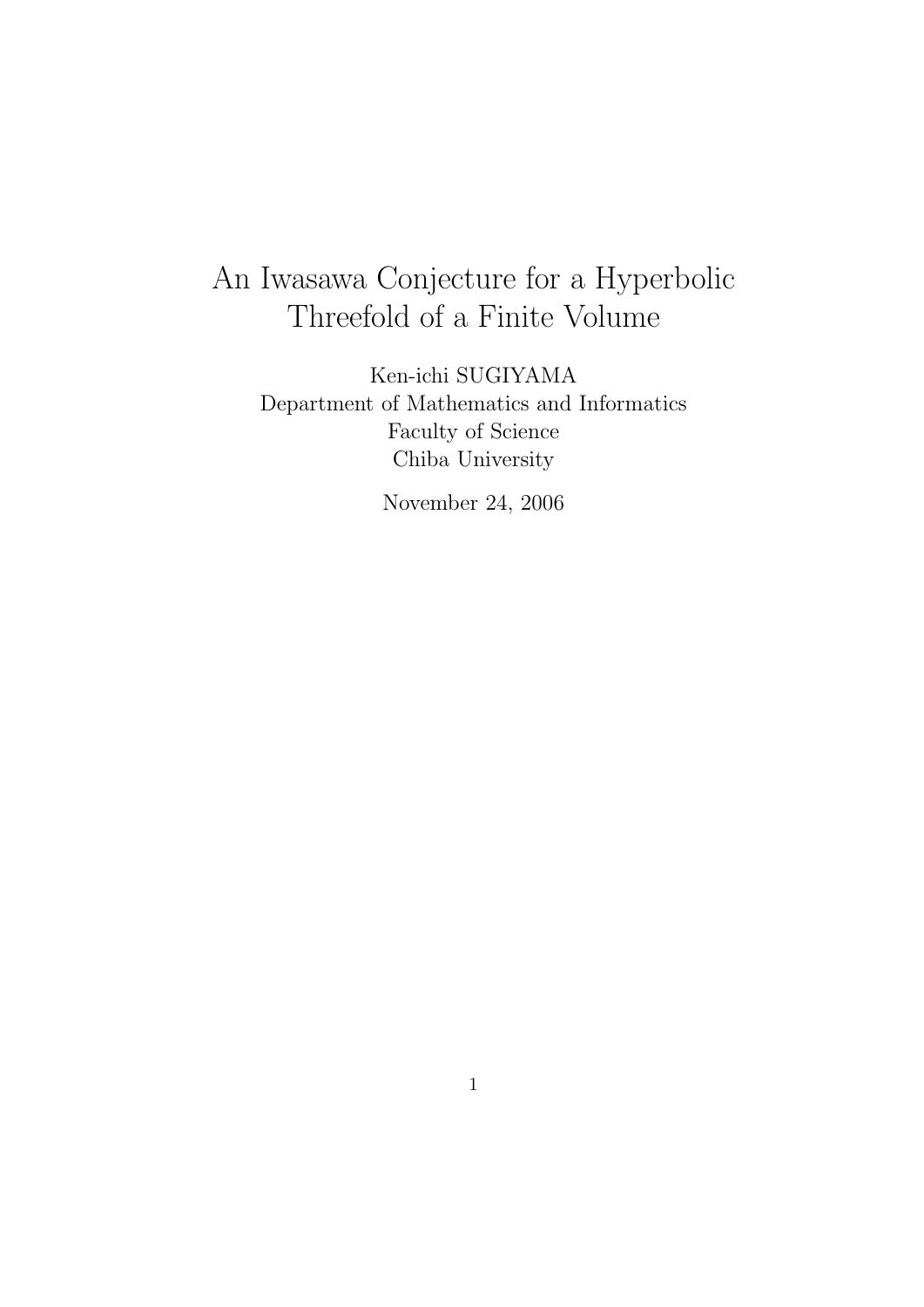### 1 The motivation and a brief overview of our results

The Riemann's zeta function and its cousins have two main natures:

- 1. The geometric nature (the distribution of zeros);
	- The Riemann hypothesis.
- 2. The arithmetic nature (special values);
	- The class number formula (for Riemann or Dedekind zeta functions).
	- The Birch and Swinnerton-Dyer conjecture (for an L-function of an elliptic curve).

In the number theory, it has been considered two models of the zeta function.

- 1. The Hasse-Weil's congruent zeta function for a smooth projective variety over a finite field.
	- The geometric nature ⇒ The Weil conjecture.
	- The arithmetic nature  $\Rightarrow$  The Artin-Tate conjecture.

### A Point of the theory

The Euler product

m The Grothendieck-Lefschetz trace formula

An alternating product of the characteristic polynomials of the Frobenius on étale cohomologies

- 2. The p-adic zeta function.
- The geometric nature  $\Rightarrow$  ?.
- The arithmetic nature  $\Rightarrow$  The Iwasawa conjecture.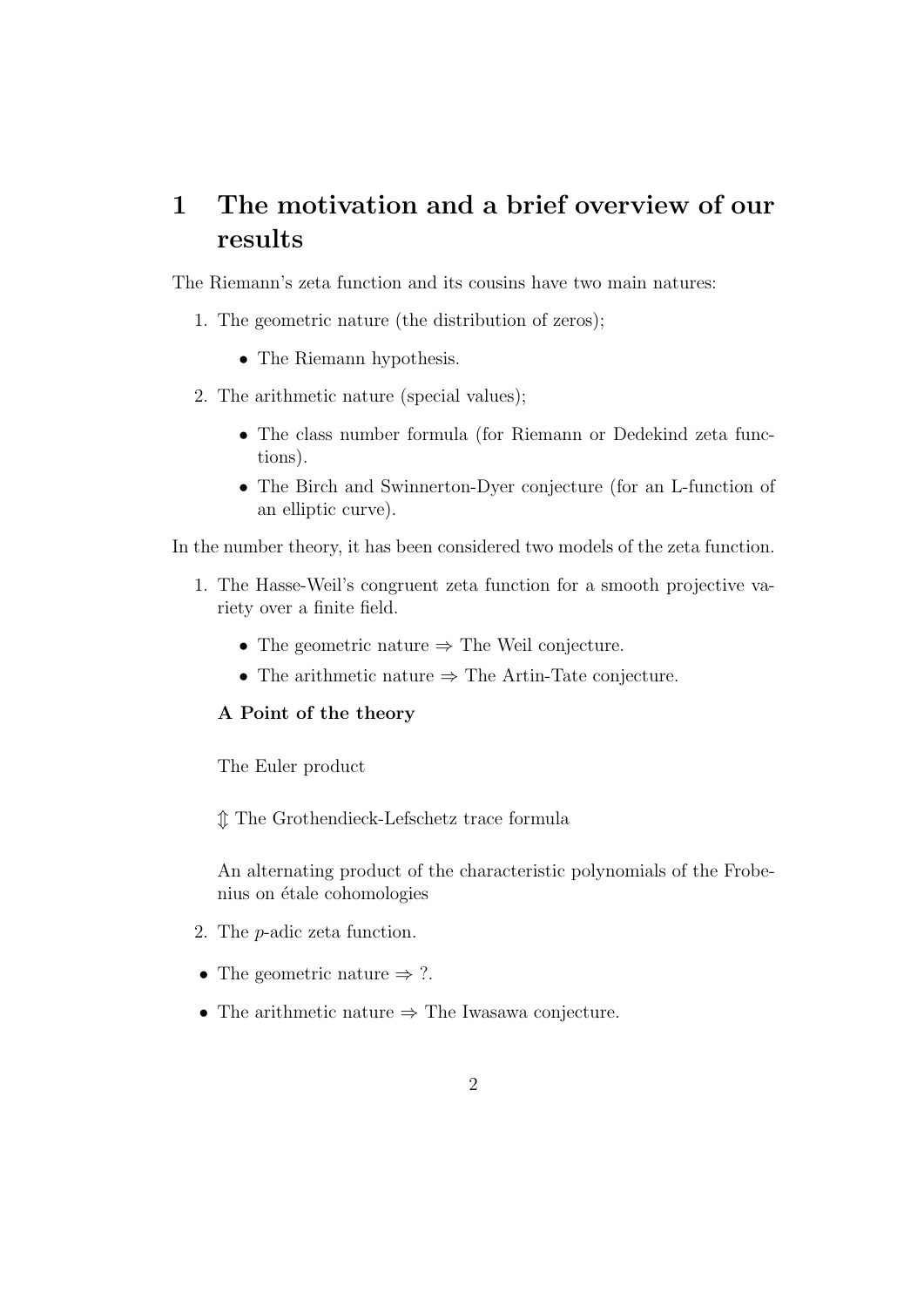### A Point of the theory

The p-adic zeta function

 $\hat{\mathbb{I}}$  The Euler system

The Iwasawa polynomial

But the model over a finite field seems to be too special a little because

### we do not have the Frobenius on a number field!.

So we want to propose an another model following Ruelle and Selberg. We will invesitigate the Ruelle L-function for a local system of rank one over a hyperbolic threefold of finite volume. Although there is no apparent "Frobenius", we will show it enjoys:

- 1. an analogue of the Riemann hypothesis.
- 2. an analogue of the Iwasawa conjecture.

### A Point of our theory

The Ruelle L-function

 $\mathcal D$  The Selberg trace formula

The Alexander invariant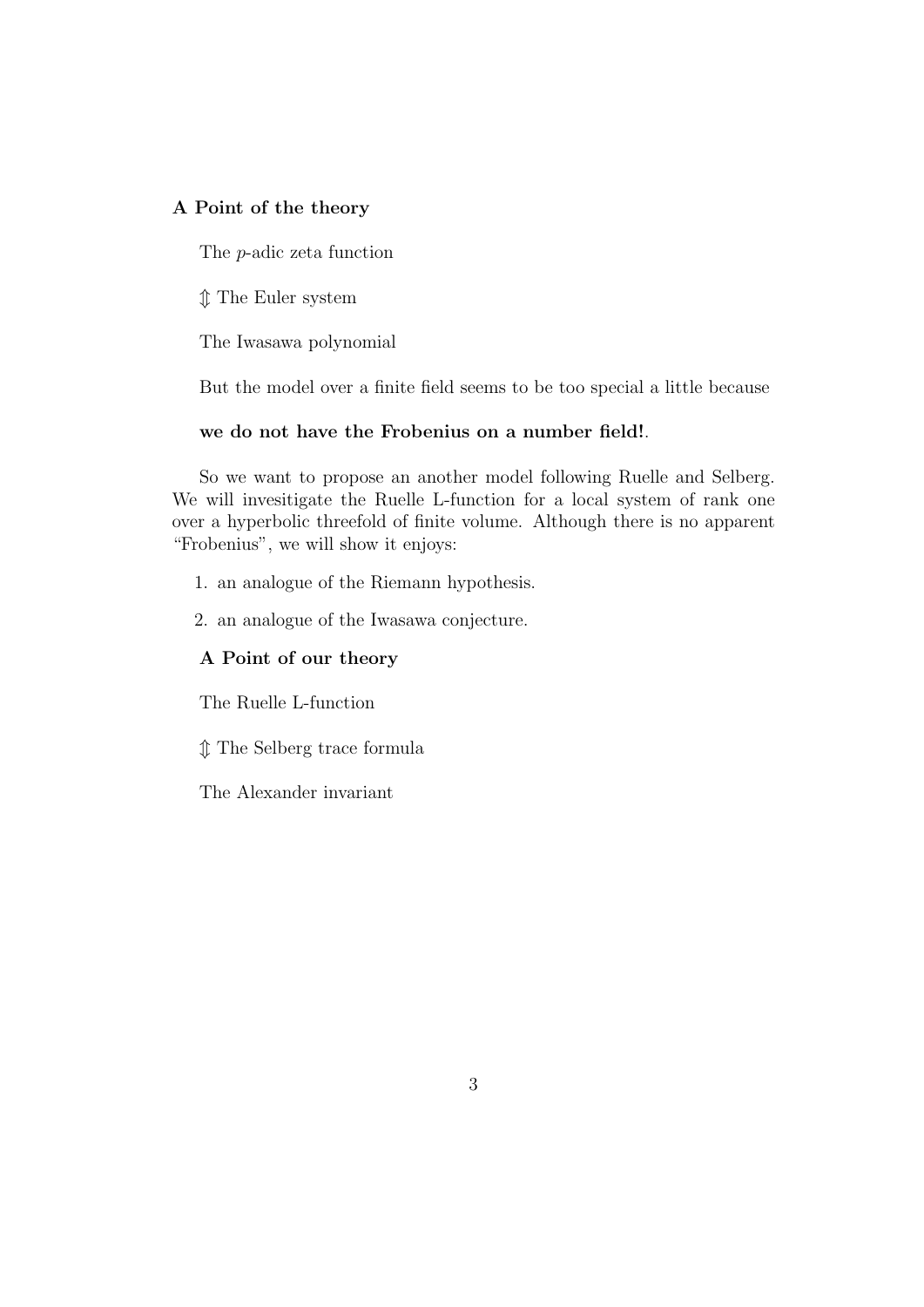# 2 The Iwasawa power series of a cyclotomic  $\mathbb{Z}_p$ -extension

We will fix an odd prime  $p$  and will use the following notations.

**Notations 2.1.** 1.  $K_n = \mathbb{Q}(\zeta_{p^n}), \ \zeta_{p^n} = \exp(\frac{2\pi i}{p^n})$ 

2.  $A_n = \mathcal{C}l(K_n)\{p\}$ : the p-primary part of the ideal class group of  $K_n$ ,

3. 
$$
\Gamma = \text{Gal}(K_{\infty}/K_1)
$$
, where  $K_{\infty} = \lim_{n \to \infty} K_n$ .

Here are some remarks.

1. The cyclotomic character  $\chi_{cyc}$  yields an isomorphism:

$$
\Gamma \stackrel{\chi_{cyc}}{\simeq} \mathbb{Z}_p.
$$

2. By the action of  $Gal(K_1/\mathbb{Q}) \stackrel{\omega}{\simeq} \mathbb{F}_p^{\times}$ ,  $A_n$  is decomposed as

$$
A_n = \bigoplus_{i=0}^{p-2} A_n^{\omega^i}
$$

where

$$
A_n^{\omega^i} = \{ \alpha \in A_n \, | \, \gamma \alpha = \omega(\gamma)^i \alpha \text{ for } \gamma \in \text{Gal}(K_1/\mathbb{Q}) \}.
$$

**Definition 2.1.** For  $0 \le i \le p-2$ , the Iwasawa module  $X_i$  is defined to be

$$
X_i = \lim_{\leftarrow} A_n^{\omega^i}.
$$

Here the limit is taken for the norm map.

We set

$$
\Lambda_p = \mathbb{Z}_p[[\Gamma]],
$$

which is isomorphic to a formal power series ring  $\mathbb{Z}_p[[s]]$  in a non-canonical way. Then Iwasawa has shown:

 $X_i$  is a torsion  $\Lambda_p$ -module.

Let  $\mathcal{L}_p^{alg,i} \in \Lambda_p$  be a generator of its characteristic ideal Char $\Lambda_p X_i$ . It will be referred as the Iwawasa power series.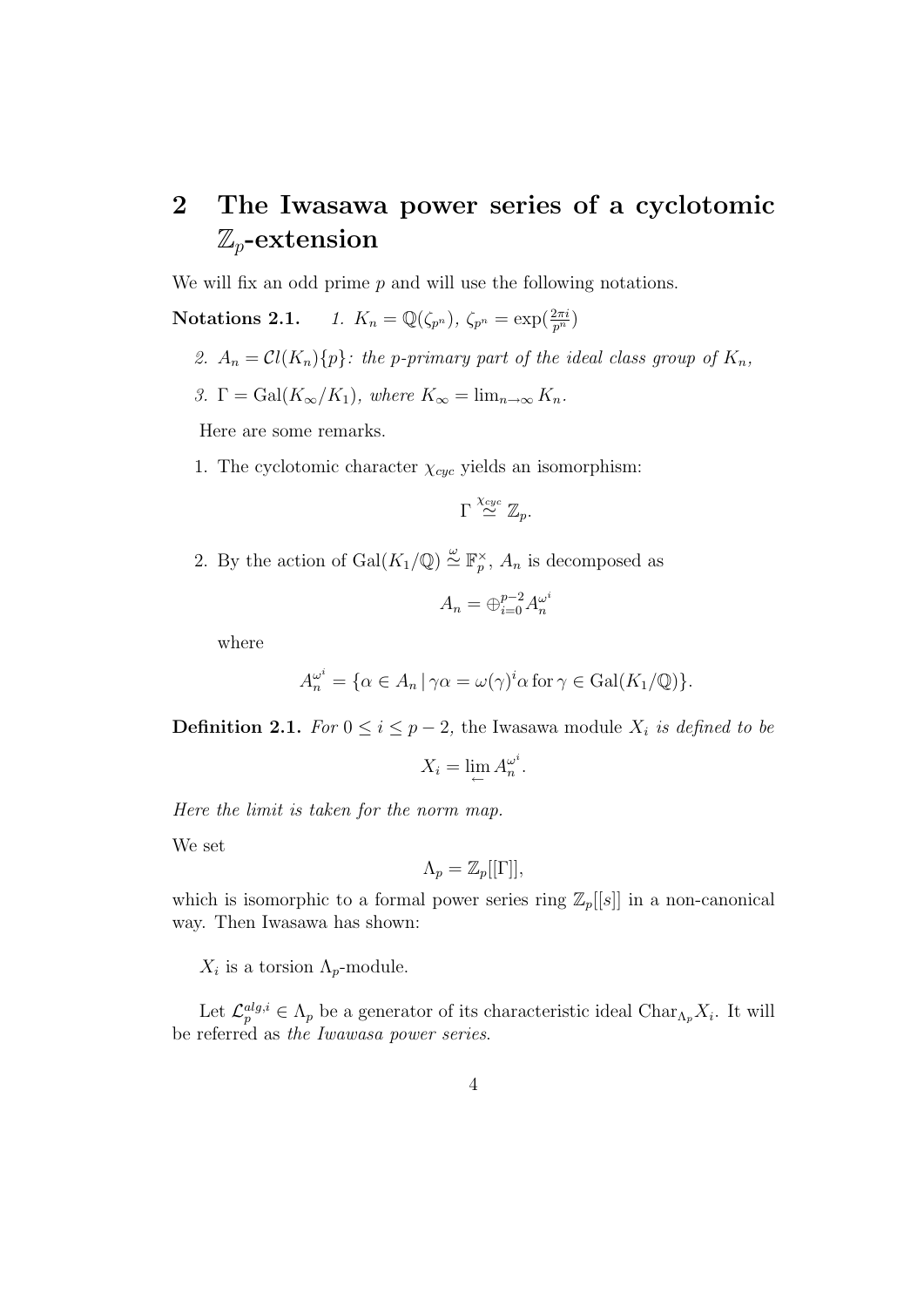### 3 The Alexander invariant

Let  $X$  be a topological threefold which has a *sujective* homomorphism:

$$
\pi_1(X) \stackrel{\pi}{\to} \mathbb{Z},
$$

and

$$
\pi_1(X) \stackrel{\rho}{\to} U(m)
$$

a unitary representation. Here are some notations.

- Notations 3.1. 1.  $X_{\infty}$  is the infinite cyclic covering of X which corresponds to Ker $\pi$ .
	- 2.  $\Lambda = \mathbb{C}[\mathbb{Z}]$ , which is isomorphic to  $\mathbb{C}[t^{-1}, t]$  in a non-canonical way.
	- 3.  $\Lambda_{\infty} = \mathbb{C}[[s]],$  where  $s = t 1$ .

In the following, we always assume:

#### Assumption:

$$
\dim H.(X_{\infty}, \mathbb{C}), \quad \dim H.(X_{\infty}, \rho) < \infty.
$$

Remark 3.1. Under the assumption Milnor has shown:

1.

$$
H^i(X_\infty, \mathbb{C}) = H^i(X_\infty, \rho) = 0, \quad i \ge 3
$$

and

$$
H^2(X_\infty, \mathbb{C}) = \mathbb{C}.
$$

2. (Milnor duality) For each  $0 \le i \le 2$ , the dimension of  $H^{i}(X_{\infty}, \rho)$  is finite and there is a perfect pairing

$$
H^i(X_\infty, \mathbb{C}) \times H^{2-i}(X_\infty, \mathbb{C}) \to H^2(X_\infty, \mathbb{C}) = \mathbb{C}
$$

and

$$
H^i(X_{\infty}, \rho) \times H^{2-i}(X_{\infty}, \rho) \to H^2(X_{\infty}, \mathbb{C}) = \mathbb{C}.
$$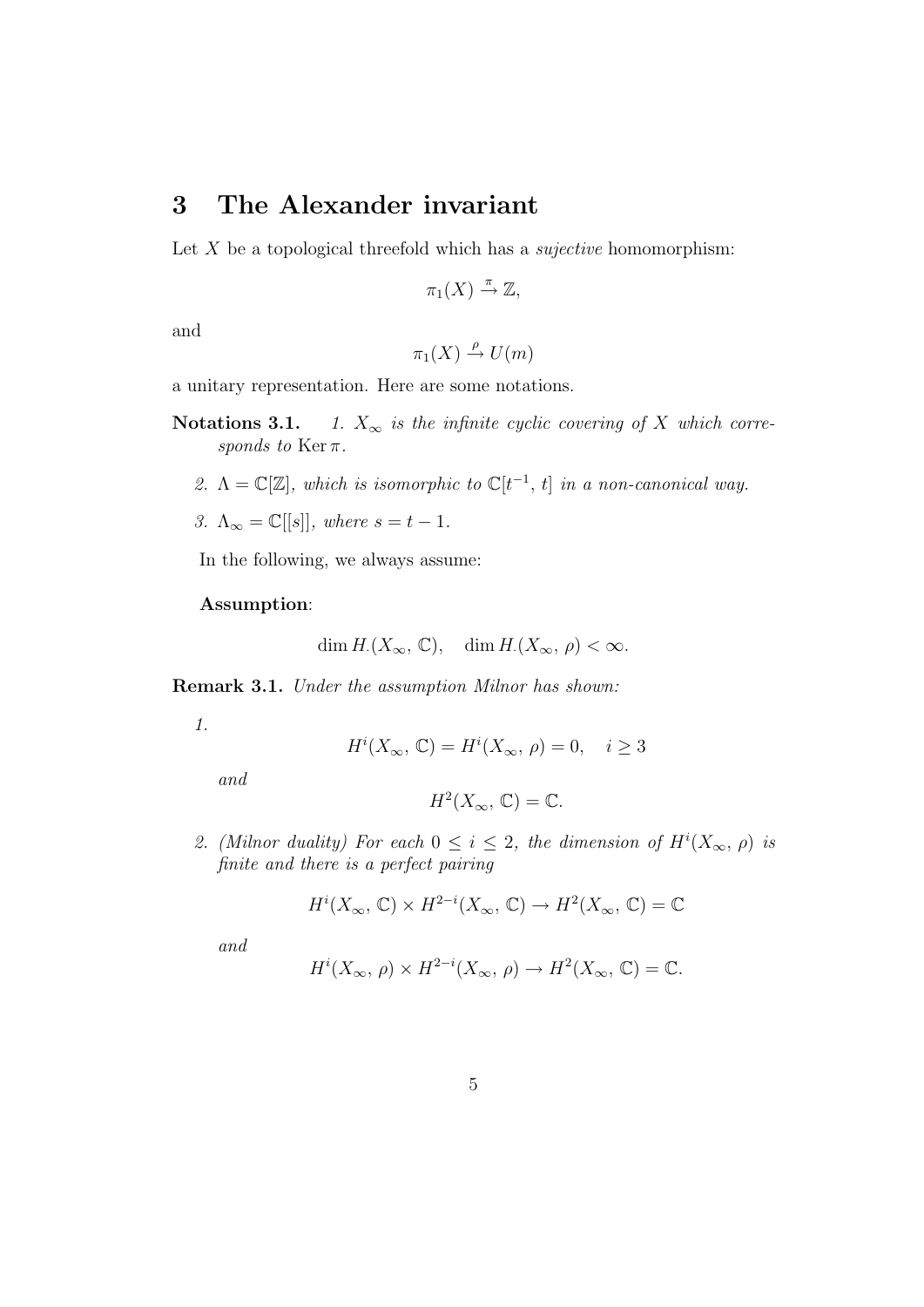Thus the assumption implies

" $H^i(X_\infty, \rho)$  is a torsion A-module."

Let  $\tau^*$  be the action of t on  $H^i(X_\infty, \rho)$ . We define the twisted Alexander polynomial  $A_{\rho,i}$  to be the characteristic polynomial of  $\tau^*$ :

$$
A_{\rho,i}(t) = \det[t - \tau^* | H^i(X_\infty, \rho)].
$$

**Remark 3.2.** The characteristic ideal of  $H^{i}(X_{\infty}, \rho)$  is generated by  $A_{\rho,i}$ .

$$
Char_{\Lambda}(H^i(X_{\infty}, \rho)) = (A_{\rho,i}).
$$

The Alexander invariant  $A_{\rho}$  is defined to be

$$
A_{\rho} = \frac{A_{\rho,0} \cdot A_{\rho,2}}{A_{\rho,1}}.
$$

**Example 3.1.** (Milnor) Let  $S^1 \stackrel{\kappa}{\rightarrow} S^3$  be a knot and X its complement. Then

$$
H_1(X, \mathbb{Z}) \simeq \mathbb{Z},
$$

and we have an infnite cyclic covering

$$
X_{\infty}\xrightarrow{\pi} X.
$$

Moreover the dimension of  $H_1(X_\infty, \mathbb{C})$  are finite.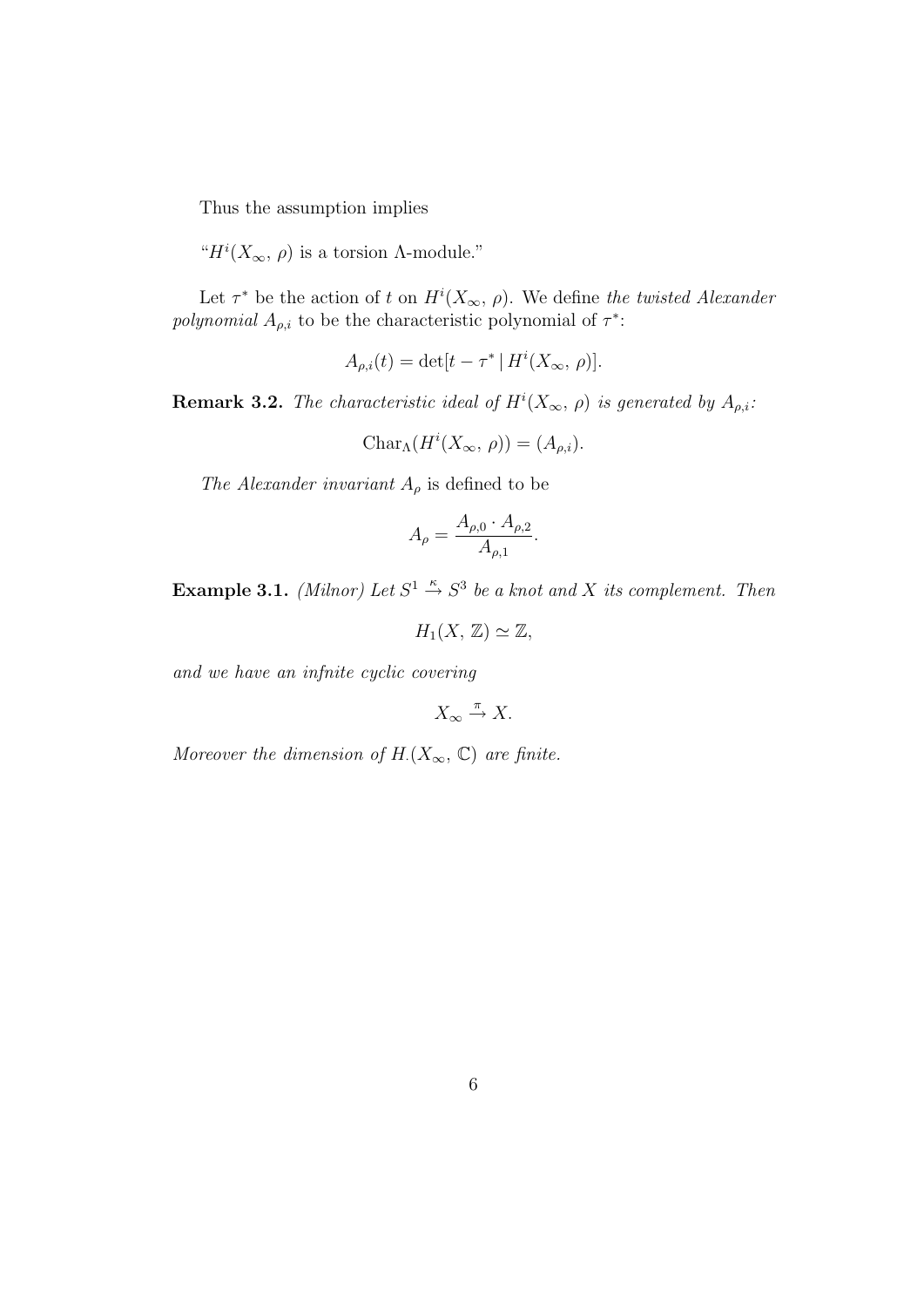### 4 The Iwasawa main conjecture

The cyclotomic chracter  $\chi_{cyc}$  induces a ring homorphism:

$$
\Lambda_p = \mathbb{Z}_p[[\Gamma]] \stackrel{\chi_{cyc}}{\to} \mathbb{Z}_p,
$$

by

$$
\chi_{cyc}(\sum a_{\gamma}\gamma) = \sum a_{\gamma}\chi_{cyc}(\gamma).
$$

For an integer  $0 \le i \le p-1$ , Kubota-Leopoldt, Iwasawa and Coleman have independently constructed an element  $\mathcal{L}_p^{ana,i}$  (referred as the p-adic  $\zeta$ function) of  $\Lambda_p$  which satisfies

$$
\chi_{cyc}^r(\mathcal{L}_p^{ana,i}) = (1 - p^r)\zeta(-r)
$$

for any

$$
r \in \mathbb{N}, \quad r \equiv i \mod p - 1
$$

Remark 4.1. Special values of the Riemann zeta function at non-positive integers are given by

$$
\zeta(1-n) = -\frac{B_n}{n}, \quad n = 1, 2, 3, \cdots,
$$

where  $B_n$  is the n-th Bernoulli number. In particular they are all rational numbers.

Now the Iwasawa main conjecture is

**Theorem 4.1.** (Mazur-Wiles) For an odd i such that  $0 < i < p-1$ , we have

$$
(\mathcal{L}_p^{ana,i})=(\mathcal{L}_p^{alg,i}),
$$

as an ideal of  $\Lambda_p$ .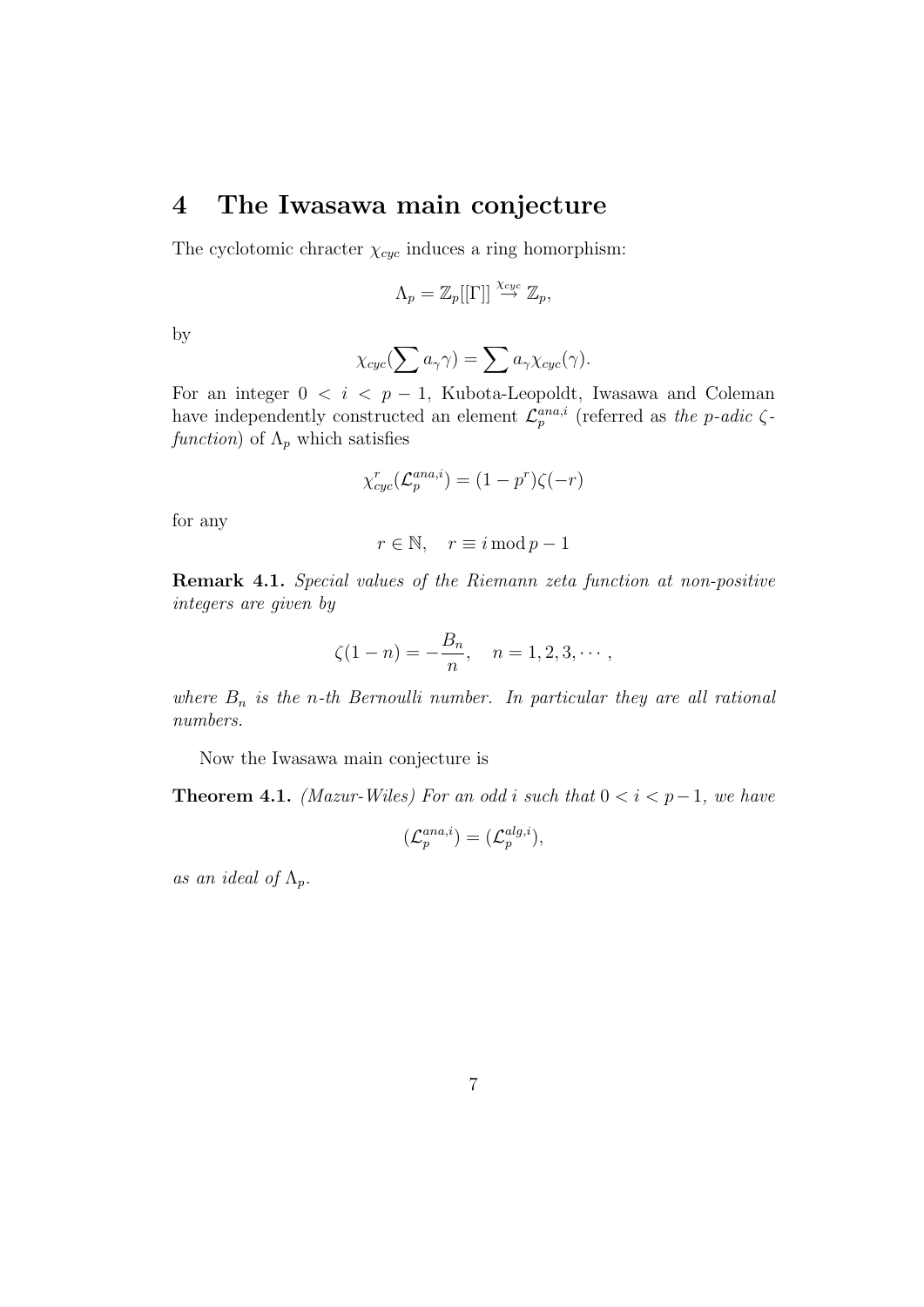## 5 An Iwasawa conjecture for a compact hyperbolic threefold

Let  $X$  be a compact hyperbolic threefold which admits an infinite cyclic covering  $X_{\infty}$ . Thus X is a quotient of  $\mathbb{H}^{3}$  by a cocompact discrete subgroup Γ<sub>g</sub> of  $PSL_2(\mathbb{C})$ .

**Definition 5.1.** For a complex number  $z$ , the Ruelle L-function is defined to be

$$
R_{\rho}(z) = \prod_{\gamma} \det[1 - \rho(\gamma)e^{-z l(\gamma)}]^{-1}.
$$

Here we have used the following conventions:

- 1. Closed geodesics are identified with the hyperbolic conjugacy classes of  $\Gamma_g$ .
- 2. The index  $\gamma$  runs through prime closed geodesics.
- 3.  $l(\gamma)$  is the length of  $\gamma$ .

**Remark 5.1.** The definition is still valid for a noncompact hyperbolic threefold of a finite volume.

 $R_\rho(z)$  is absolutely convergent for Re  $z \geq 0$  and we can show that it is meromorphically continued on the whole plane.

In the following we assume:

#### Assumption

$$
H^0(X_\infty, \rho) = 0.
$$

Remark 5.2. By the Milnor duality, this implies

$$
H^2(X_\infty, \rho) = 0.
$$

We set

•

$$
\mathcal{L}_{\rho}(z) = A_{\rho}(z+1)^{-1}
$$
  
( = det[(z+1) - \tau^\* | H<sup>1</sup>(X<sub>\infty</sub>, \rho)]).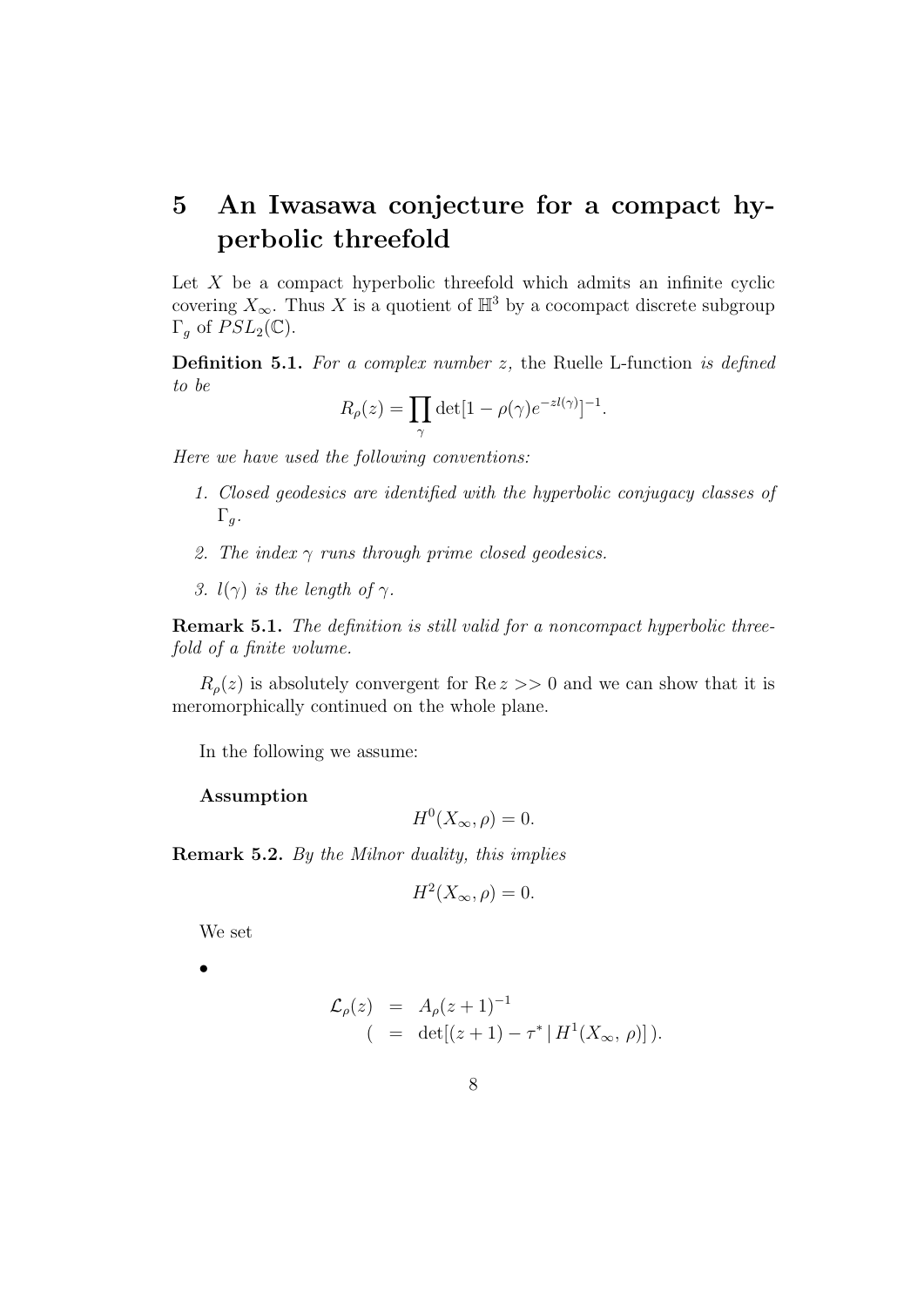$$
h^1(\rho) = \dim H^1(X, \rho).
$$

The next result is (a weak version of) a geometric analogue of the Iwasawa Main Conjecture.

Theorem 5.1. We have

$$
\text{ord}_{z=0}R_{\rho}(z) = 2h^{1}(\rho) \leq 2\text{ord}_{z=0}\mathcal{L}_{\rho}(z),
$$

and if the action of  $\tau^*$  on  $H^1(X_\infty, \rho)$  is semisimple, the identity holds. In particular if  $\tau^*$  is semisimple,

$$
(R_{\rho}(z)) = (\mathcal{L}_{\rho}(z)^2)
$$

as an ideal of  $\Lambda_{\infty} = \mathbb{C}[[z]].$ 

Next we will compare their leading terms.

Theorem 5.2. Supppose

$$
H^i(X,\rho) = 0
$$

for each i. Then we have

$$
|R_{\rho}(0)| = \delta_{\rho} |\mathcal{L}_{\rho}(0)|^2.
$$

Here  $\delta_{\rho}$  is a certain positive constant which can be computed explicitly.

If  $H^1(X, \rho)$  does not vanish, we need an additional structure on X.

Suppose that  $X$  is homeomorphic to a mapping torus whose fiber is a compact Riemannian surface Σ:

$$
X \xrightarrow{f} S^1, \quad f^{-1}(s) = \Sigma,
$$

and that the surjection

$$
\pi_1(X) \stackrel{\pi}{\to} \mathbb{Z}
$$

is induced from  $f$ .

**Remark 5.3.** In this case,  $X_{\infty}$  is a product of  $\Sigma$  and the real axis.

•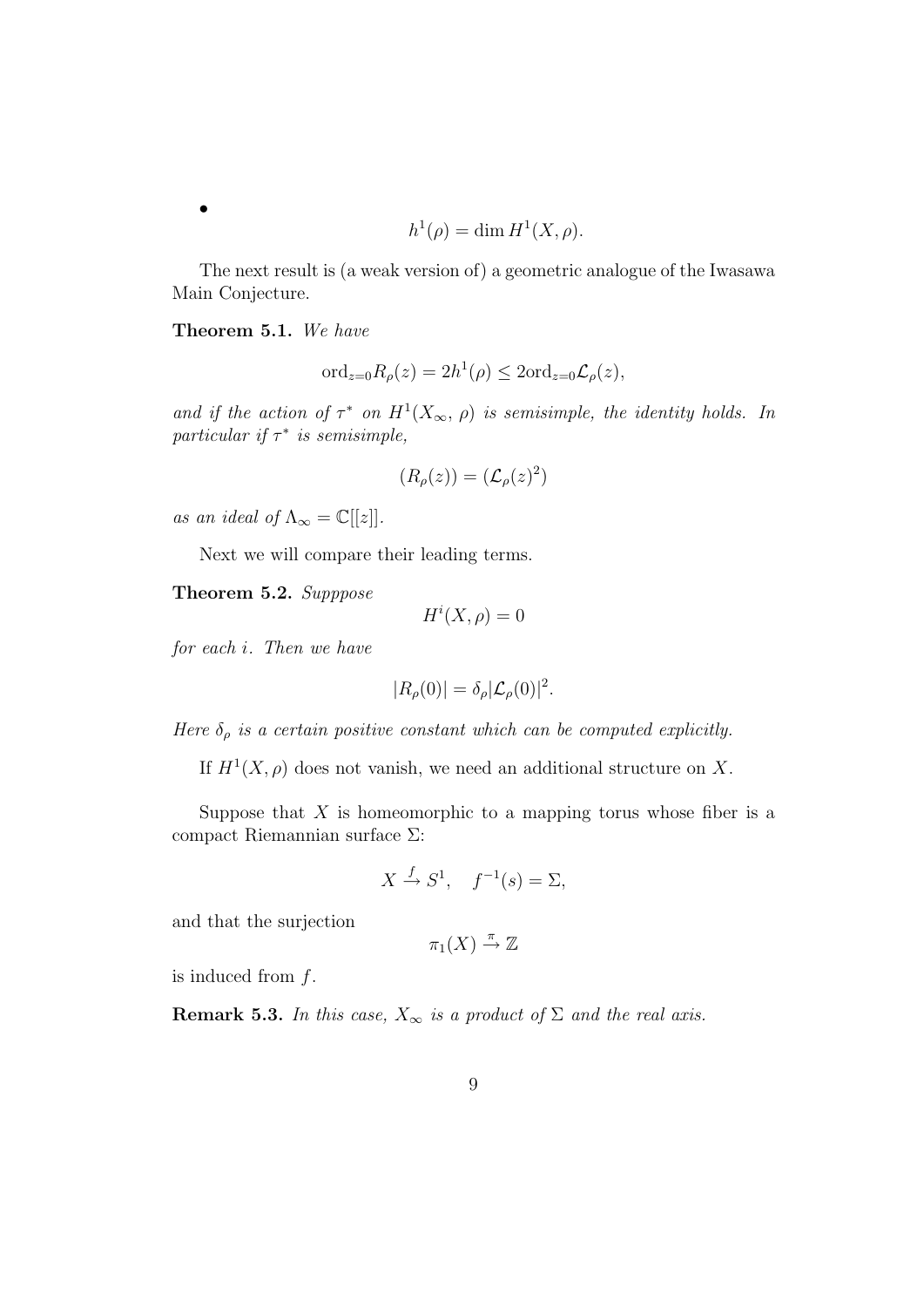**Theorem 5.3.** (A limit formula) Suppose that  $H^0(\Sigma, \rho)$  vanishes and that the action of  $\tau^*$  on  $H^1(X, \rho)$  is semisimple. Then

$$
\text{ord}_{z=0}R_{\rho}(z)=2\text{ord}_{z=0}\mathcal{L}_{\rho}(z)=2h^{1}(\rho),
$$

and

$$
\lim_{z \to 0} |z^{-h^1(\rho)} \mathcal{L}_{\rho}(z)|^2 = \lim_{z \to 0} |z^{-2h^1(\rho)} R_{\rho}(z)|.
$$

**Remark 5.4.** 1. Without semisimplicity of  $\tau^*$ , we only have

$$
2h^{1}(\rho) = \text{ord}_{z=0}R_{\rho}(z) \leq 2\text{ord}_{z=0}\mathcal{L}_{\rho}(z).
$$

2. There is an example of a compact hyperbolic threefold which is a mapping torus. (due to W. Thurston.)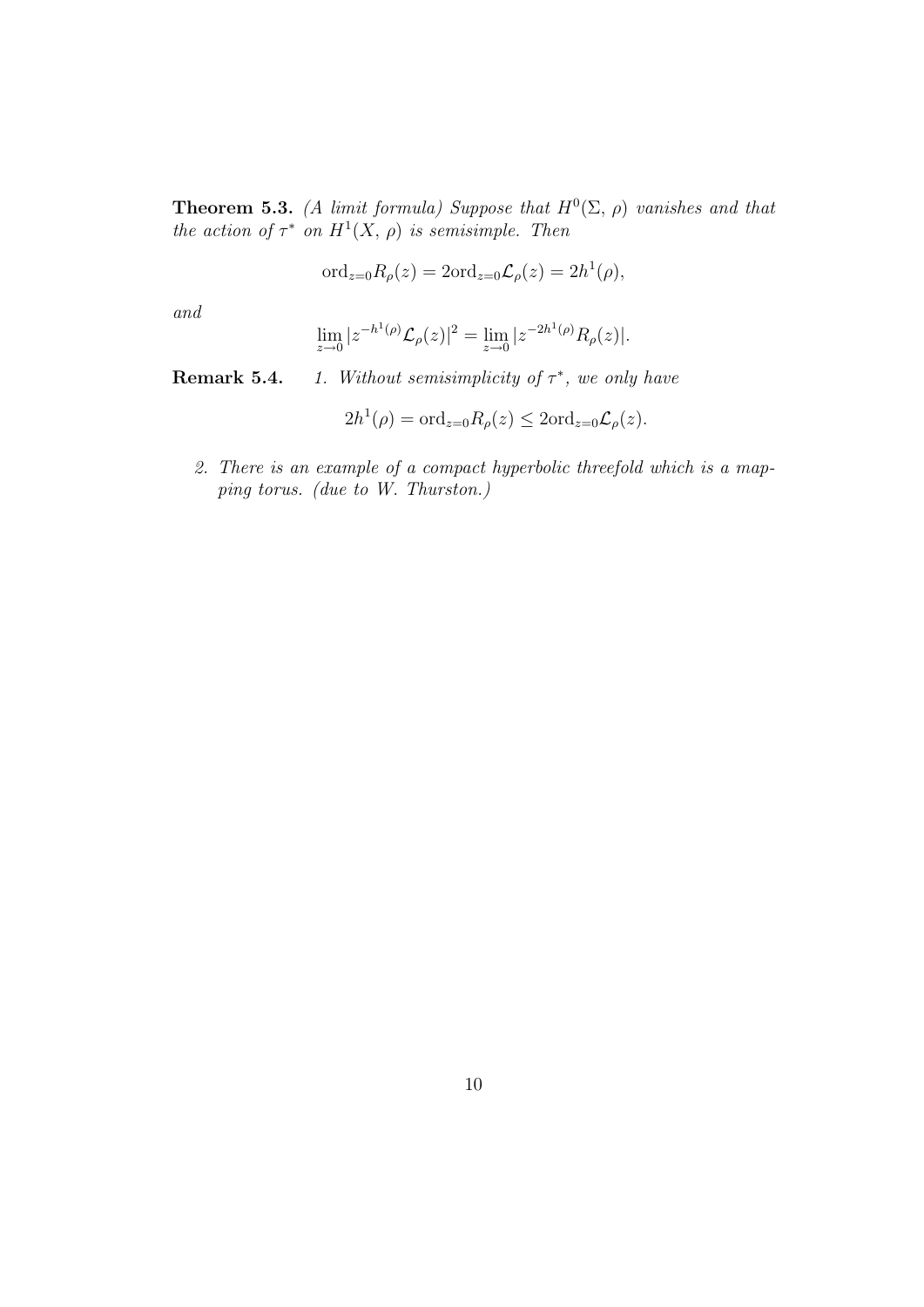# 6 An Iwasawa conjecture for a hyperbolic threefold of a finite volume

Let  $X = \Gamma \backslash \mathbb{H}^3$  be a complete hyperbolic threefold of finite volume which has only one cusp. As before we assume that it admits an infinite cyclic covering  $X_{\infty}$ .

Let  $\rho$  be a unitary character of Γ. We will treat our problem according to its behavior at the cusp.

Let  $\Gamma_{\infty}$  be the fundamental group at the cusp and  $\rho|_{\Gamma_{\infty}}$  the restriction. **Theorem 6.1.** Let us put  $h^{i}(\rho) = \dim H^{i}(X, \rho)$ .

1. Suppose  $\rho|_{\Gamma_{\infty}}$  is trivial. Then

$$
\text{ord}_{z=0}R_{\rho}(z) = -2(2h^0(\rho) - h^1(\rho) + 1).
$$

2. Suppose  $\rho|_{\Gamma_{\infty}}$  is nontrivial. Then

$$
\text{ord}_{z=0}R_{\rho}(z)=2h^1(\rho).
$$

Suppose there is a surjective homomorphism from  $\Gamma$  to  $\mathbb Z$  and let  $X_{\infty}$  be the corresponding infinite covering of  $X$ . Moreover suppose that all of the dimensions of  $H(X_\infty, \mathbb{C})$  and  $H(X_\infty, \rho)$  are finite. Let g be a generator of the infinite cyclic group.

**Theorem 6.2.** 1. Suppose that  $\rho|_{\Gamma_{\infty}}$  is trivial and that  $H^{0}(X, \rho) = 0$ . Then

ord<sub> $z=0$ </sub> $R_{\rho}(z) \leq 2(1 + \text{ord}_{z=0} \mathcal{L}_{\rho}(z)).$ 

2. Suppose  $\rho|_{\Gamma_{\infty}}$  is nontrivial. Then

$$
\text{ord}_{z=0}R_{\rho}(z) \leq 2\text{ord}_{z=0}\mathcal{L}_{\rho}(z).
$$

Moreover if the action of g on  $H^1(X_\infty, \rho)$  is semisimple, they are equal. **Theorem 6.3.** Suppose that  $\rho|_{\Gamma_{\infty}}$  is nontrivial and that  $h^1(\rho)$  vanishes. Then

$$
R_{\rho}(0) = \tau_X(\rho)^2,
$$

where  $\tau_X(\rho)$  is the Reidemeister torsion of X and  $\rho$ . In particular this implies  $|R_{\rho}(0)| = \delta_{\rho} |\mathcal{L}_{\rho}(0)|^2,$ 

where  $\delta_{\rho}$  is the positive constant in **Theorem 4.2**.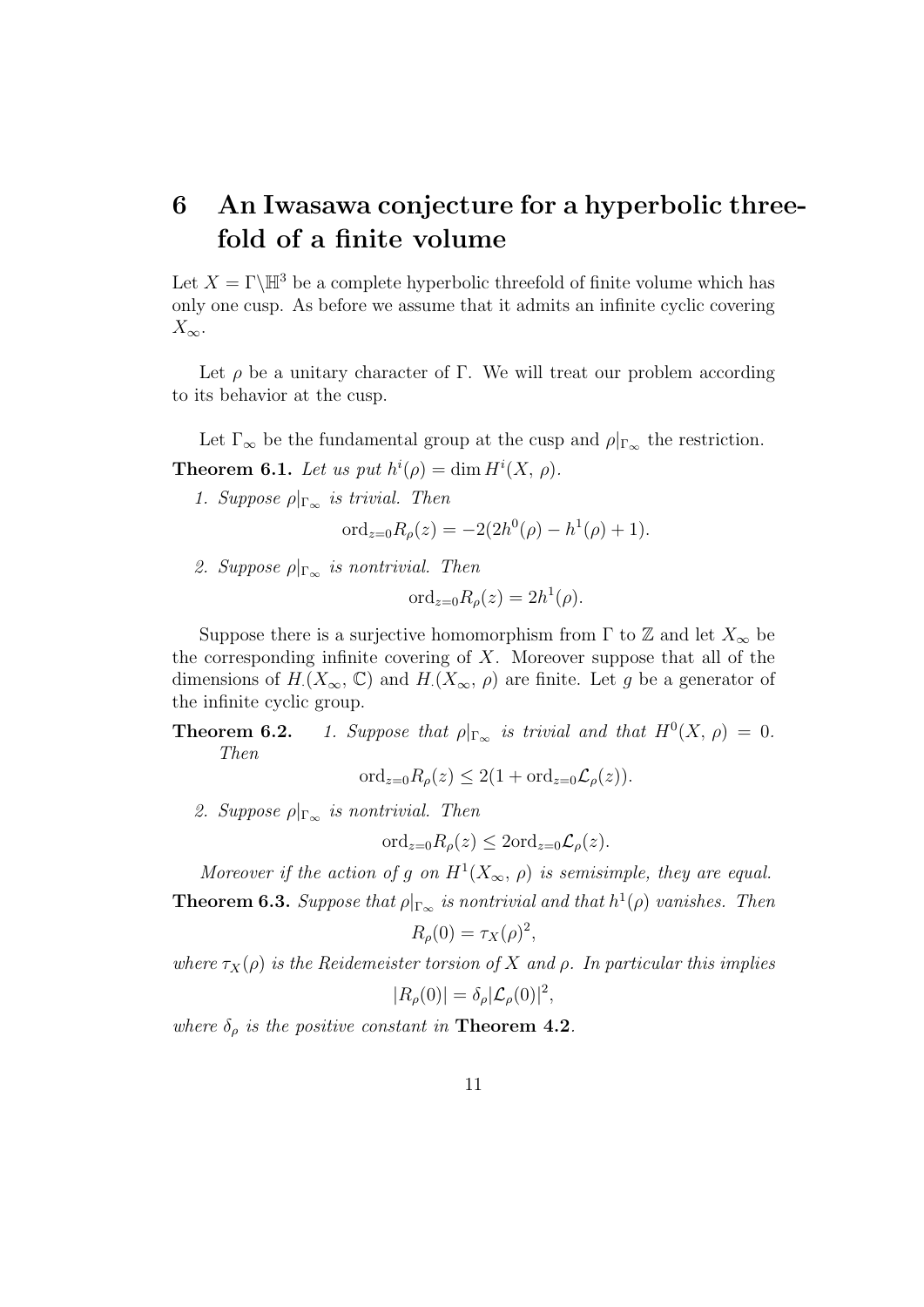### 7 A philosophy of the proof

The proof of the theorems may be compared to one of the Grothendieck's approach to the Weil conjecture.

Let X be a proper smooth variety of dimension d over a finite field  $\mathbb{F}_q$ and  $\mathfrak M$  the set of its closed points. The Hasse-Weil congruent zeta function of  $X$  is defined to be

$$
\zeta_X(t) = \prod_{P \in \mathfrak{M}} (1 - t^{\deg(P)})^{-1}.
$$

Here  $deg(P)$  is the extension degree of the residue filed  $k_P$  of P over  $\mathbb{F}_q$ . Its logarithmic derivative is given as

$$
\frac{d}{dt}\log\zeta_X(t) = \frac{1}{\zeta_X(t)}\frac{d}{dt}\zeta_X(t) = \sum_{n=1}^{\infty} |X(\mathbb{F}_{q^n})|t^{n-1},
$$

where  $|X(\mathbb{F}_{q^n})|$  is the number of  $\mathbb{F}_{q^n}$  points of X.

#### Theorem 7.1. (The Grothendieck-Lefschetz Trace Formula)

Let  $\phi$  be the action of q-th power Frobenius map on the cohomology group. Then  $\sim$ 

$$
|X(\mathbb{F}_{q^n})| = \sum_{i=0}^{2d} (-1)^i \text{Tr}[(\phi^n | H^i_{et}(\overline{X}, \mathbb{Q}_l)],
$$

where  $\overline{X}$  is the base extension of X to the algebraic closed field  $\overline{\mathbb{F}}_q$ .

By a simple computation,

$$
\frac{d}{dt} \log \{ \prod_i \det(1 - \phi t \mid H_{et}^i(\overline{X}, \mathbb{Q}_l))^{(-1)^{i+1}} \} = \sum_{n=0}^{\infty} t^{n-1} \sum_{i=0}^{2d} (-1)^i \text{Tr}[(\phi^n \mid H_{et}^i(\overline{X}, \mathbb{Q}_l)].
$$

Thus we have

$$
\zeta_X(t) = \prod_i \det(1 - \phi t \mid H_{et}^i(\overline{X}, \mathbb{Q}_l))^{(-1)^{i+1}}.
$$

We have changed this argument as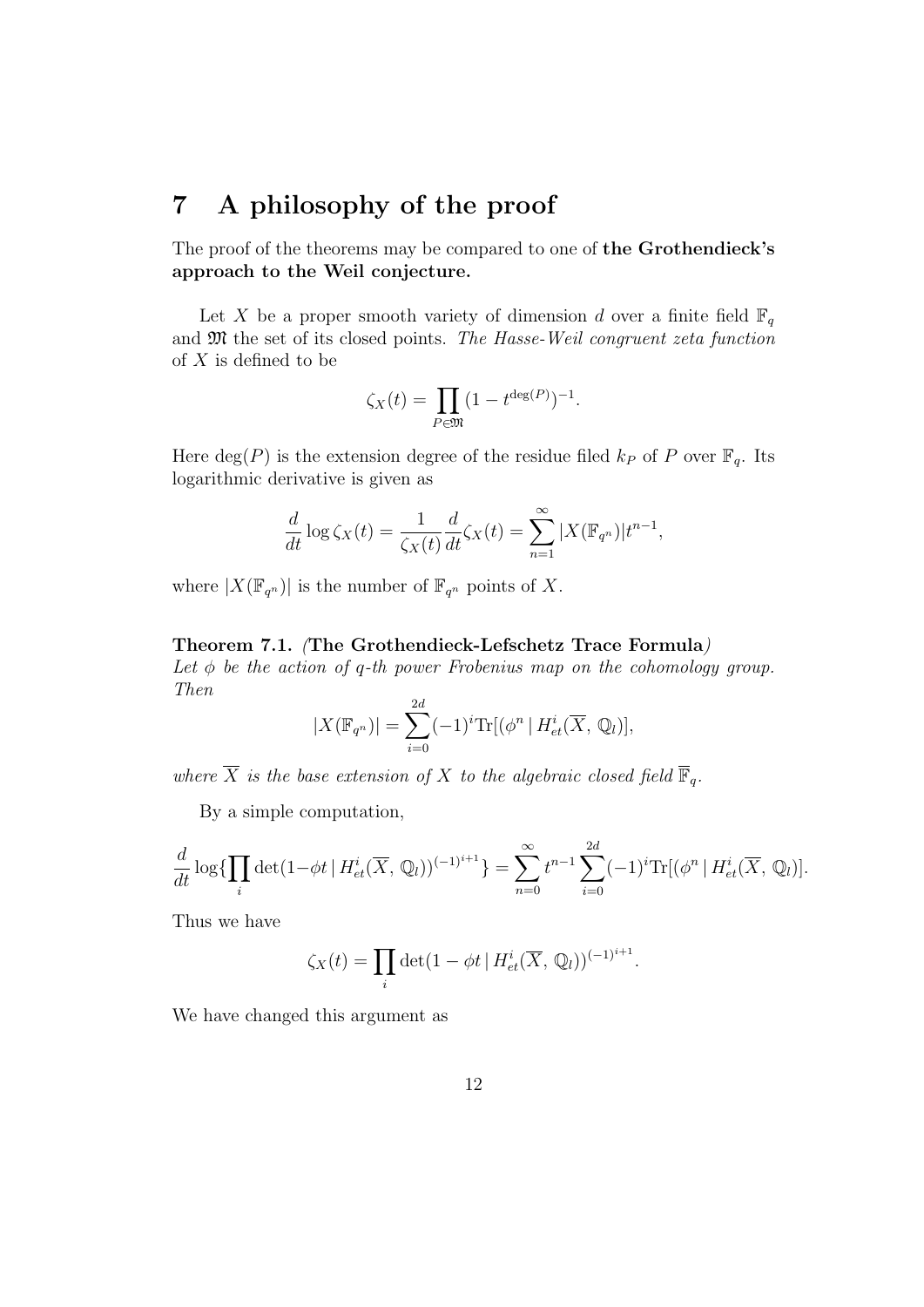•  $\zeta_X(t) \Rightarrow$  The Ruelle L-function • Frobenius ⇒ the heat operator •  $\overline{y}$ i  $\det(1 - \phi t \, | \, H^i_{et}(\overline{X}, \mathbb{Q}_l))^{(-1)^{i+1}}$  $\Rightarrow$  the polynomial part of **T** i  $\det(1 - e^{-t\Delta})^{(-1)^{i+1}}$  $\div$  The Alexander invariant •

The Grothendieck-Lefschetz Trace Formula ⇒ The Selberg Trace Formula.

Thus our theorem may be summerized by the following diagram:

The Ruelle L-function The Selberg Trace formula The Alexander invariant,

which is quite similar to the solution of the Weil conjecture:

The H-W congruent zeta-function The G-L Trace formula A rational function.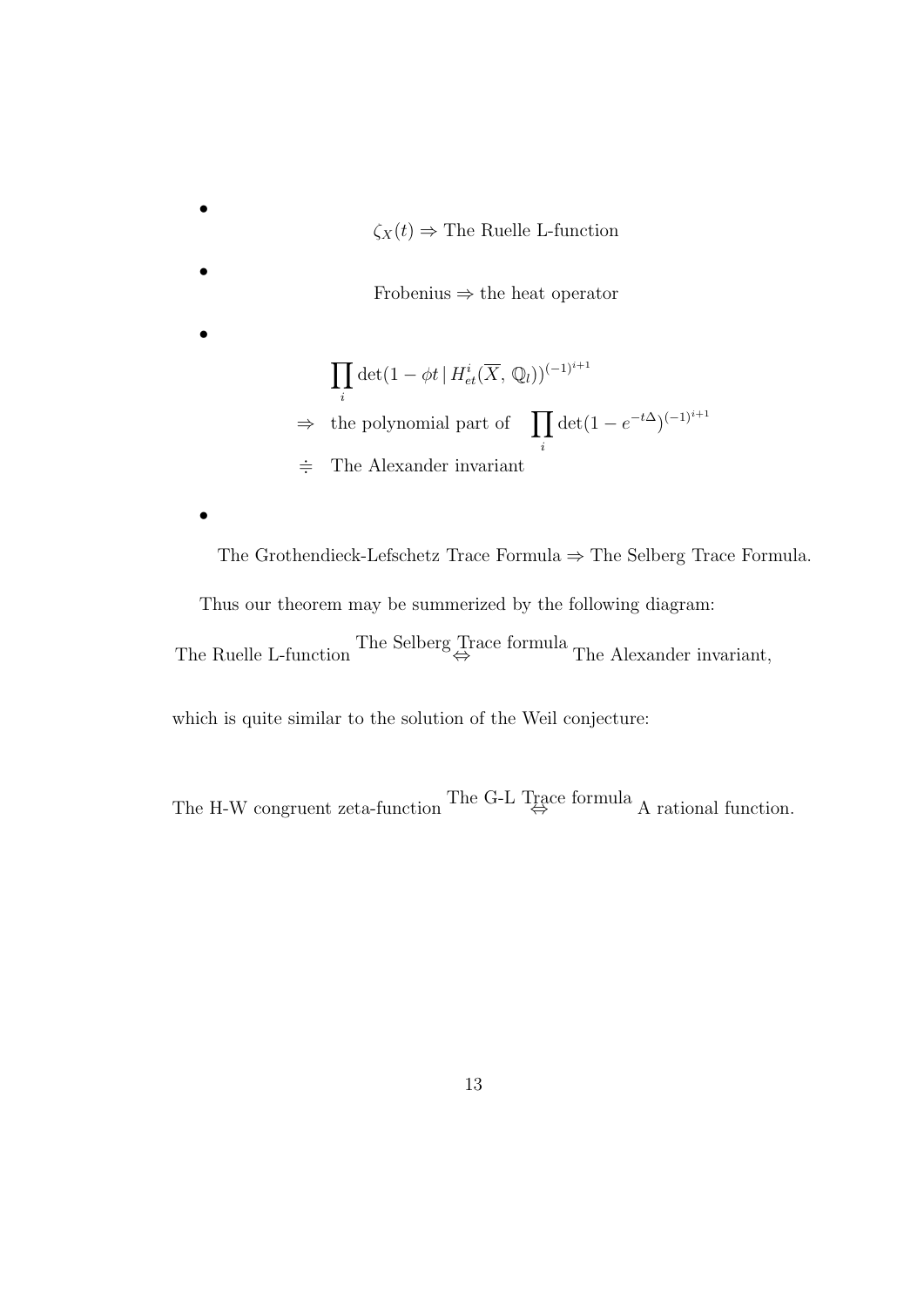### 8 An out line of the proof of the theorems

For simplicity we will assume the nontriviality of  $\rho|_{\Gamma_{\infty}}$ .

### Notation

- 1.  $\Omega_X^j(\rho)$ : a vector bundle of j-forms on X twisted by  $\rho$ ,
- 2.  $L^2(X, \Omega_X^j(\rho))$ : the space of its square integrable sections,
- 3.  $\Delta$ : the positive Hodge Laplacian on  $L^2(X, \Omega_X^j(\rho)).$

Here are some remarks.

1. The Hodge star operator induces an isomorphism of Hilbert spaces:

$$
L^{2}(X, \Omega_{X}^{j}(\rho)) \simeq L^{2}(X, \Omega_{X}^{3-j}(\rho)), \quad j = 0, 1,
$$
 (1)

which commutes with  $\Delta$ .

2. Since  $\rho|_{\Gamma_{\infty}}$  is nontrivial we know that the spectrum of  $\Delta$  consists of only eigenvalues.

#### Selberg trace formula

 $\text{Tr}[e^{-t\Delta} | L^2(X, \Omega^j_X(\rho))] = \mathcal{I}_j(t) + \mathcal{H}_j(t) + \mathcal{U}_j(t),$ 

where  $\mathcal{I}_j(t)$ ,  $\mathcal{H}_j(t)$  and  $\mathcal{U}_j(t)$  are the identity, the hyperbolic and the unipotent term, respectively.

#### Notation

1.

$$
\delta_0(t) = \text{Trace}[e^{-t\Delta} | L^2(X, \Omega_X^0(\rho))]
$$
  
\n
$$
\delta_1(t) = \text{Trace}[e^{-t\Delta} | L^2(X, \Omega_X^1(\rho))] - \delta_0(t).
$$

2.

$$
H_0(t) = \mathcal{H}_0(t), \quad H_1(t) = \mathcal{H}_1(t) - H_0(t),
$$
  
\n
$$
I_0(t) = \mathcal{I}_0(t), \quad I_1(t) = \mathcal{I}_1(t) - I_0(t),
$$
  
\n
$$
U_0(t) = \mathcal{U}_0(t), \quad U_1(t) = \mathcal{U}_1(t) - U_0(t).
$$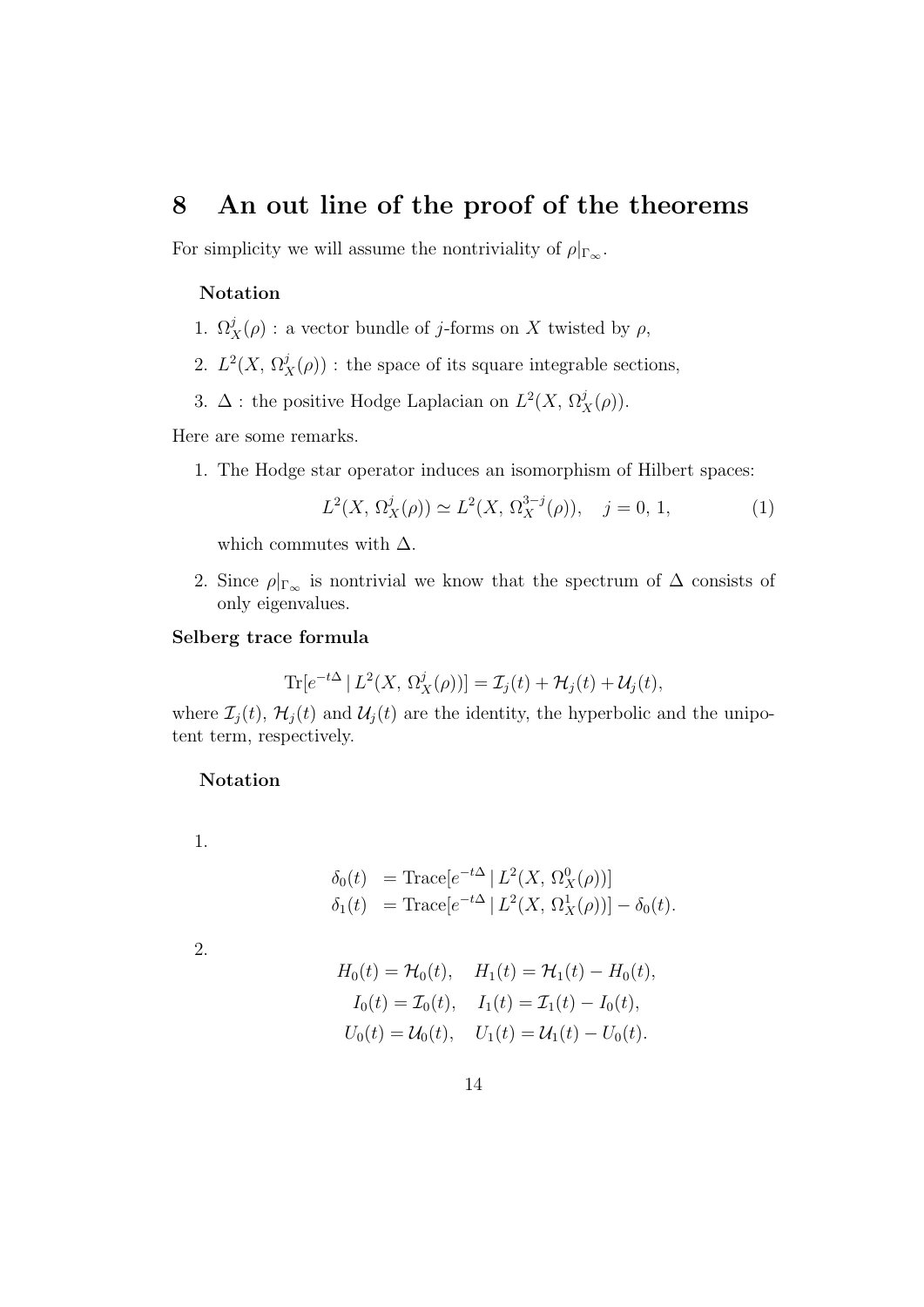In particular

$$
\delta_0(t) = H_0(t) + I_0(t) + U_0(t), \quad \delta_1(t) = H_1(t) + I_1(t) + U_1(t).
$$

We define the derivative of the Laplace transform of a function  $f$  on  $\mathbb R$ to be  $\overline{r}$ 

$$
L'(f)(z) = 2z \int_0^\infty e^{-tz^2} f(t) dt,
$$

if the RHS is defined.

1. Step 1. We will compute:

$$
\frac{d}{dz}\log R_{\rho}(z) = L'(H_1)(z) - L'(e^t H_0)(z-1) - L'(e^t H_0)(z+1).
$$

2. Step 2. We will show:

$$
L'(I_1)(z) - L'(e^t I_0)(z-1) - L'(e^t I_0)(z+1) = 0
$$

and

$$
L'(U_1)(z) - L'(e^t U_0)(z-1) - L'(e^t U_0)(z+1)
$$

is a polynomial.

3. Step 3. We will show

$$
L'(\delta_1)(z) - L'(e^t \delta_0)(z-1) - L'(e^t \delta_0)(z+1)
$$

is a meromorphic function on the whole plane with only simple poles whose residues are all integers. Moreover the Selberg trace formula, Step 1 and Step 2 imply

$$
\operatorname{Res}_{z=0}\{\frac{d}{dz}\log R_{\rho}(z)\} = \operatorname{ord}_{z=0}[L'(\delta_1)(z) - L'(e^t\delta_0)(z-1) - L'(e^t\delta_0)(z+1)].
$$

Thus  $R_{\rho}(z)$  is meromorphically continued on the whole plane.